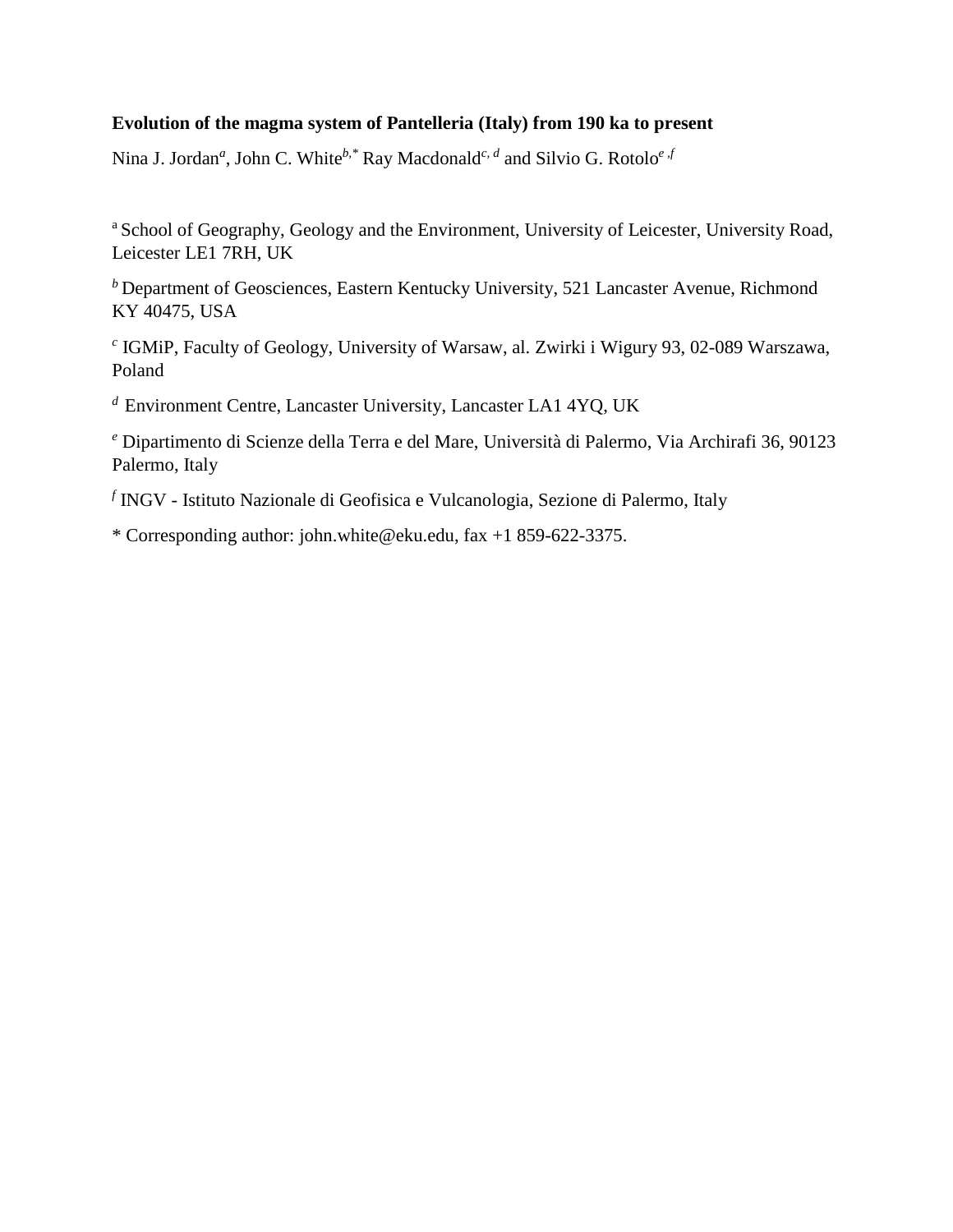| 6.40 6.40                                                                                                                                                                                              |                                                              | 0.0 10.0<br>1974 1975 1987<br>the same<br>me use on our                                                                                                                                                                        |                 |                              |
|--------------------------------------------------------------------------------------------------------------------------------------------------------------------------------------------------------|--------------------------------------------------------------|--------------------------------------------------------------------------------------------------------------------------------------------------------------------------------------------------------------------------------|-----------------|------------------------------|
|                                                                                                                                                                                                        |                                                              |                                                                                                                                                                                                                                |                 |                              |
|                                                                                                                                                                                                        |                                                              |                                                                                                                                                                                                                                |                 |                              |
|                                                                                                                                                                                                        |                                                              |                                                                                                                                                                                                                                |                 |                              |
|                                                                                                                                                                                                        |                                                              |                                                                                                                                                                                                                                |                 | ---                          |
|                                                                                                                                                                                                        |                                                              |                                                                                                                                                                                                                                |                 |                              |
|                                                                                                                                                                                                        |                                                              |                                                                                                                                                                                                                                |                 |                              |
|                                                                                                                                                                                                        |                                                              |                                                                                                                                                                                                                                |                 | ----                         |
|                                                                                                                                                                                                        |                                                              |                                                                                                                                                                                                                                |                 |                              |
|                                                                                                                                                                                                        |                                                              |                                                                                                                                                                                                                                |                 |                              |
|                                                                                                                                                                                                        |                                                              |                                                                                                                                                                                                                                |                 | <b>AND AND AND AD</b>        |
| me me me                                                                                                                                                                                               |                                                              |                                                                                                                                                                                                                                |                 |                              |
| <b>Service</b>                                                                                                                                                                                         |                                                              |                                                                                                                                                                                                                                |                 |                              |
|                                                                                                                                                                                                        | the same                                                     | that sales was                                                                                                                                                                                                                 |                 |                              |
|                                                                                                                                                                                                        |                                                              |                                                                                                                                                                                                                                |                 |                              |
|                                                                                                                                                                                                        |                                                              |                                                                                                                                                                                                                                |                 |                              |
|                                                                                                                                                                                                        |                                                              |                                                                                                                                                                                                                                |                 |                              |
| .                                                                                                                                                                                                      |                                                              |                                                                                                                                                                                                                                |                 | .                            |
| .                                                                                                                                                                                                      |                                                              |                                                                                                                                                                                                                                |                 | .                            |
|                                                                                                                                                                                                        |                                                              |                                                                                                                                                                                                                                |                 |                              |
|                                                                                                                                                                                                        |                                                              |                                                                                                                                                                                                                                | <b>SALE AND</b> |                              |
|                                                                                                                                                                                                        |                                                              |                                                                                                                                                                                                                                |                 | and the real and             |
|                                                                                                                                                                                                        |                                                              |                                                                                                                                                                                                                                |                 |                              |
|                                                                                                                                                                                                        |                                                              |                                                                                                                                                                                                                                | .               | .                            |
|                                                                                                                                                                                                        |                                                              |                                                                                                                                                                                                                                |                 | and that the str             |
|                                                                                                                                                                                                        |                                                              |                                                                                                                                                                                                                                |                 | .                            |
| $m = 100$                                                                                                                                                                                              |                                                              |                                                                                                                                                                                                                                |                 | -------------                |
| man man sma                                                                                                                                                                                            |                                                              |                                                                                                                                                                                                                                |                 |                              |
|                                                                                                                                                                                                        | also your year year your year year your your your your year. | and test                                                                                                                                                                                                                       |                 |                              |
|                                                                                                                                                                                                        |                                                              | .                                                                                                                                                                                                                              |                 | <b>100 100 100 100</b>       |
|                                                                                                                                                                                                        |                                                              |                                                                                                                                                                                                                                |                 | .                            |
|                                                                                                                                                                                                        |                                                              |                                                                                                                                                                                                                                |                 |                              |
|                                                                                                                                                                                                        |                                                              |                                                                                                                                                                                                                                |                 | .                            |
|                                                                                                                                                                                                        |                                                              |                                                                                                                                                                                                                                |                 |                              |
|                                                                                                                                                                                                        |                                                              |                                                                                                                                                                                                                                |                 | sea contracto and            |
| the two the<br>------------                                                                                                                                                                            |                                                              |                                                                                                                                                                                                                                |                 | <b>ARA 2005 - 2004 - 200</b> |
| The the the cost one are the the cost the three are<br>$1954 \qquad 1954 \qquad 1957 \qquad 1957 \qquad 1956 \qquad 1956 \qquad .$                                                                     |                                                              |                                                                                                                                                                                                                                |                 | <b>MAN 1980 1990 1990</b>    |
|                                                                                                                                                                                                        |                                                              |                                                                                                                                                                                                                                |                 | .                            |
|                                                                                                                                                                                                        |                                                              |                                                                                                                                                                                                                                |                 | .                            |
|                                                                                                                                                                                                        |                                                              |                                                                                                                                                                                                                                |                 |                              |
|                                                                                                                                                                                                        |                                                              |                                                                                                                                                                                                                                |                 |                              |
|                                                                                                                                                                                                        |                                                              |                                                                                                                                                                                                                                |                 |                              |
| <b>Burn Co</b><br>10 10 110 110<br>$100 - 10 = 00 - 00 = 00 = 00 = 00$                                                                                                                                 |                                                              | . All the color and the color and the color and the color and the color and the color and the color and the color and the color and the color and the color and the color and the color and the color and the color and the co |                 |                              |
| ----                                                                                                                                                                                                   |                                                              |                                                                                                                                                                                                                                |                 | car car and                  |
|                                                                                                                                                                                                        |                                                              |                                                                                                                                                                                                                                |                 |                              |
|                                                                                                                                                                                                        |                                                              |                                                                                                                                                                                                                                |                 |                              |
| 1.00 1.00                                                                                                                                                                                              |                                                              |                                                                                                                                                                                                                                |                 |                              |
|                                                                                                                                                                                                        |                                                              |                                                                                                                                                                                                                                |                 |                              |
|                                                                                                                                                                                                        |                                                              |                                                                                                                                                                                                                                |                 |                              |
|                                                                                                                                                                                                        | <b>COLLEGE 1989</b>                                          | ----                                                                                                                                                                                                                           |                 |                              |
|                                                                                                                                                                                                        |                                                              |                                                                                                                                                                                                                                |                 |                              |
|                                                                                                                                                                                                        |                                                              |                                                                                                                                                                                                                                |                 |                              |
|                                                                                                                                                                                                        |                                                              |                                                                                                                                                                                                                                |                 |                              |
| which was the medical time on makerous-tubacet couple tasked a fundate of Amdero fundate of analysis. In order of the couples of successive and analysis and analysis of a subdistribution of the dis- |                                                              |                                                                                                                                                                                                                                |                 |                              |
|                                                                                                                                                                                                        |                                                              |                                                                                                                                                                                                                                |                 |                              |